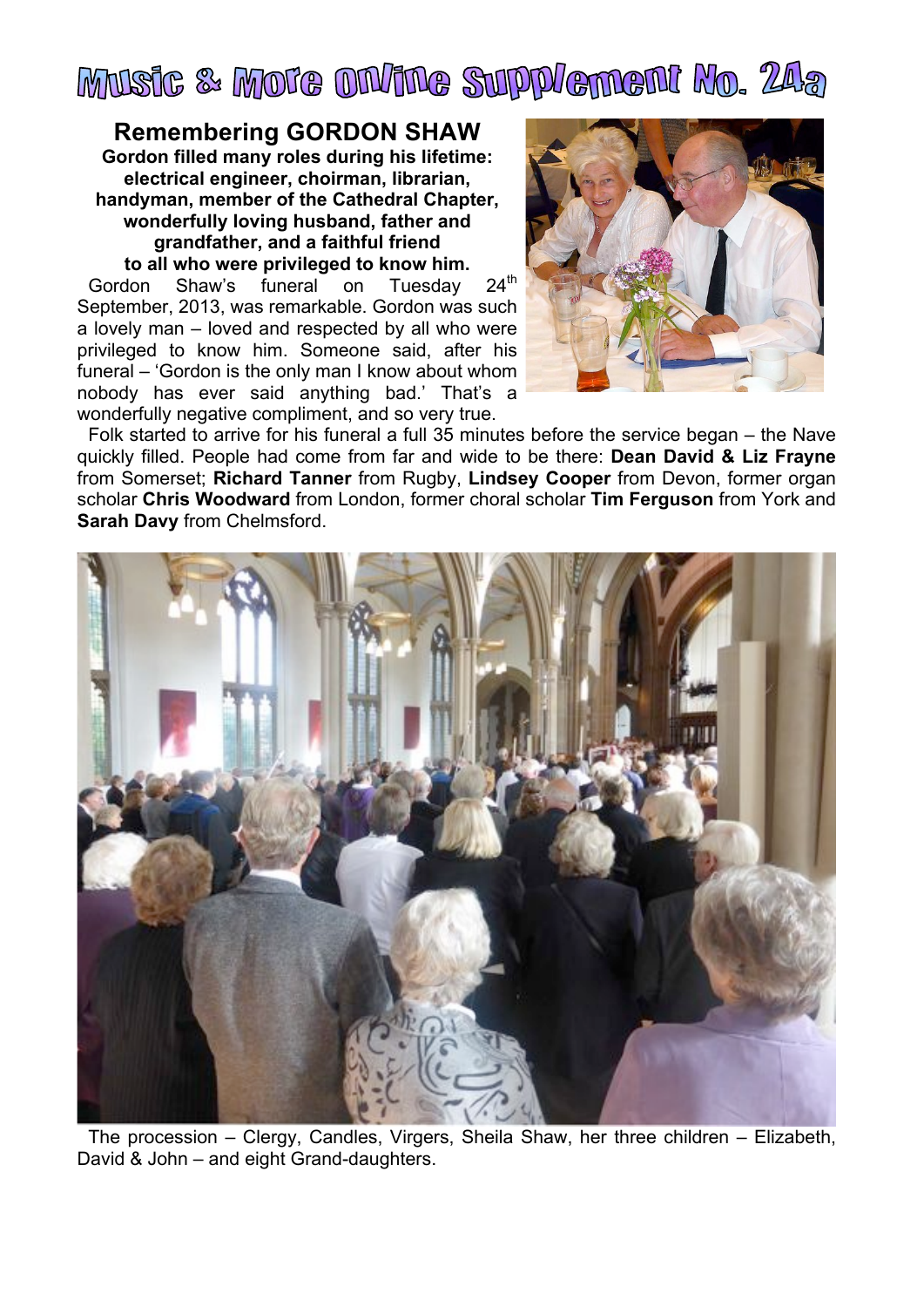The Renaissance Singers sat ready in the North Nave aisle as the cathedral choirs of men & boys, and girls, who were already in the choir-stalls, sang Purcell's setting of *Thou knowest, Lord, the secrets of our hearts.*

The music was sung exquisitely by all the choirs, which were directed by **Samuel Hudson**. **Shaun Turnbull's** organ playing was exactly right: accompanying the choirs so sensitively and leading the singing of the hymns so helpfully.

The Dean welcomed us, and then we sang *Angel voices, ever singing round thy throne of light*, with a soaring descant on the last verse by **Richard Tanner** (Director of Music of Blackburn Cathedral, 1998-2011), who was in the congregation.





Gordon's elder son **David** said that his Dad wanted this service to be a celebration of his life. He was so very proud of his three children and eight Grand-daughters for they have all achieved so much. David ended by looking at the coffin and saying, 'You made us what we are today; good-night, Dad, and God bless you.'

The cathedral choirs sang Psalm 121 – *I will lift up mine eyes –* to Walford Davies' lovely chant.



**Robert Mitchell**, a fellow member of the Renaissance Singers with Gordon, gave an illuminating résumé of Gordon's life: school, Grade 7 piano (with merit). 40 years at Mullard's… He became a legend in his lifetime including his contribution to our concerts – not least in giving his all when singing *Come into* 

*the garden, Maude!* 

*Gordon, at a Crypt concert, singing the top note at the end of 'Come into the garden, Maude', which always brought down the house!*

The lesson, from John's Gospel, *('Let not your heart be troubled…')* was read exceptionally clearly by Granddaughter **Elysia Kenyon.** We could hear every word.

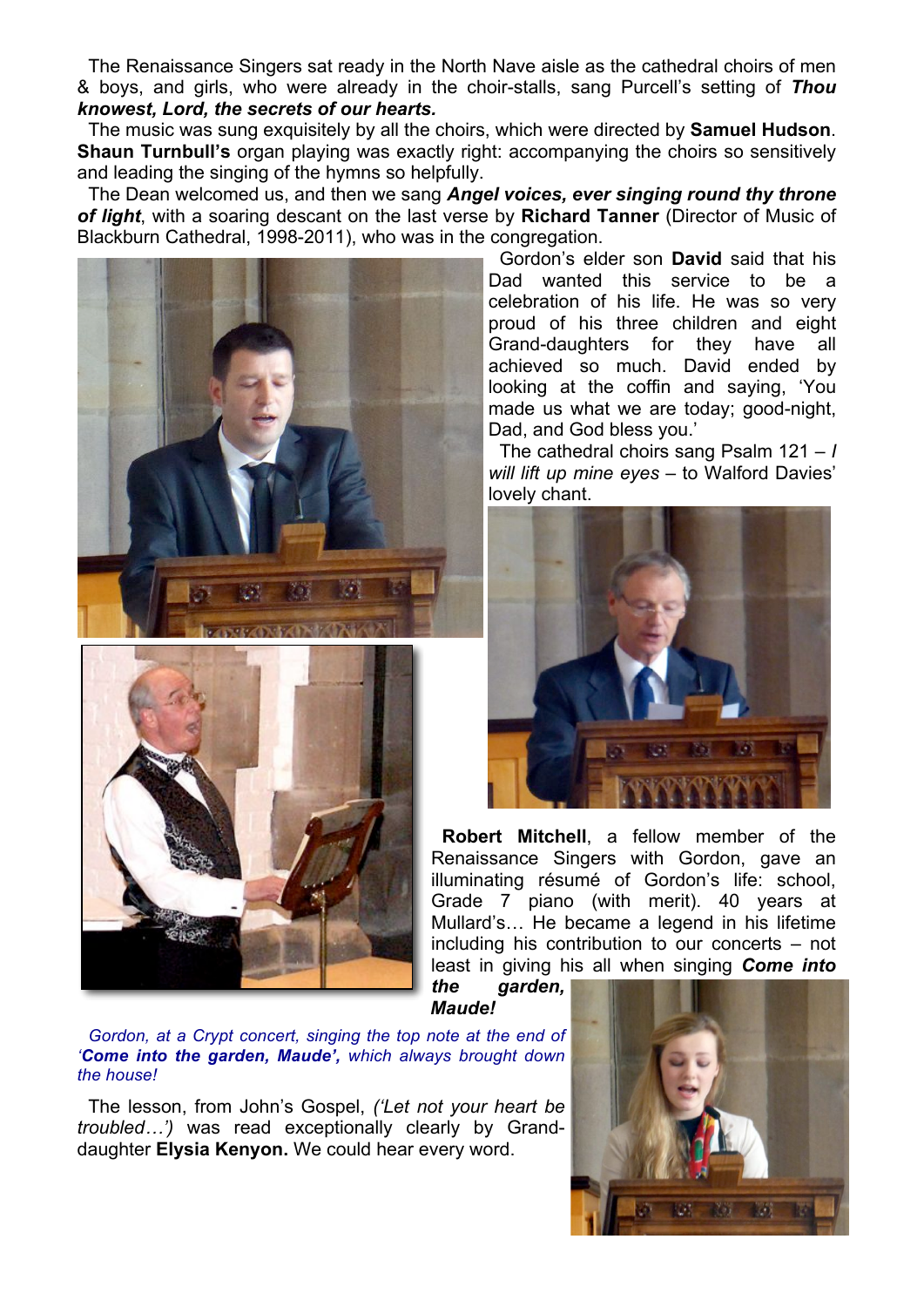This was followed by the cathedral choirs singing David Cooper's exquisite setting of *'Come, my Way',* with the soaring treble solo sung by Head Chorister, **William Fielding.**

**Canon Andrew Hindley's** address brought tears and laughter. Sheila first saw Gordon ('his back') when he was playing the piano in a church hall. 'Who's that?' she asked. She soon discovered what an exceptional man he was.

He could put his hand to anything: installing a new stove in the Deanery, enthusiastic librarian of the Renaissance Singers, valuable member of the Cathedral Chapter for many years, faithful choirman, long-time chairman of our Cathedral Old Choristers' Association, ever-helpful at serving refreshments at crypt concerts, playing the part of Captain Mainwaring at a crypt concert as well as singing 'Maud' many times. And, with Sheila, an enthusiastic choir parent and marvellous host in their lovely home in Mellor. Gordon's life was built upon two pillars: Love and Faith.



'The cathedral was, literally, his second home and he made the cathedral what it is today.'

The Renaissance Singers sang Ken Burton's setting of *Rest, (Come unto him)*, and then we all sang the hymn *The day thou gavest.*

The final prayers led by the **Dean** were faith-filled. 'Go forth upon thy journey from this world, O Christian soul…' followed by the rousing hymn, *O praise ye the Lord…* which summed up Gordon's walk with God: *For love in creation, for heaven restored, for grace of salvation, O PRAISE YE THE LORD!*

As the cortège left the cathedral the choirs sang Stanford's moving setting in G of the *Nunc Dimittis.*

 We were all enriched by the service which was an outstanding tribute to a man whose like we shall not see again.

It was a happy coincidence that three past Directors of Music of Blackburn Cathedral sat together for the service:



L-R: **John Bertalot, Gordon Stewart** and **Richard Tanner**, with **Joan Banks MBE** (widow of former church-warden and choir-parent, **Keith Banks**) next to them.

This was indeed a Celebration of Gordon's life, so there was much fellowship amongst us all afterwards.